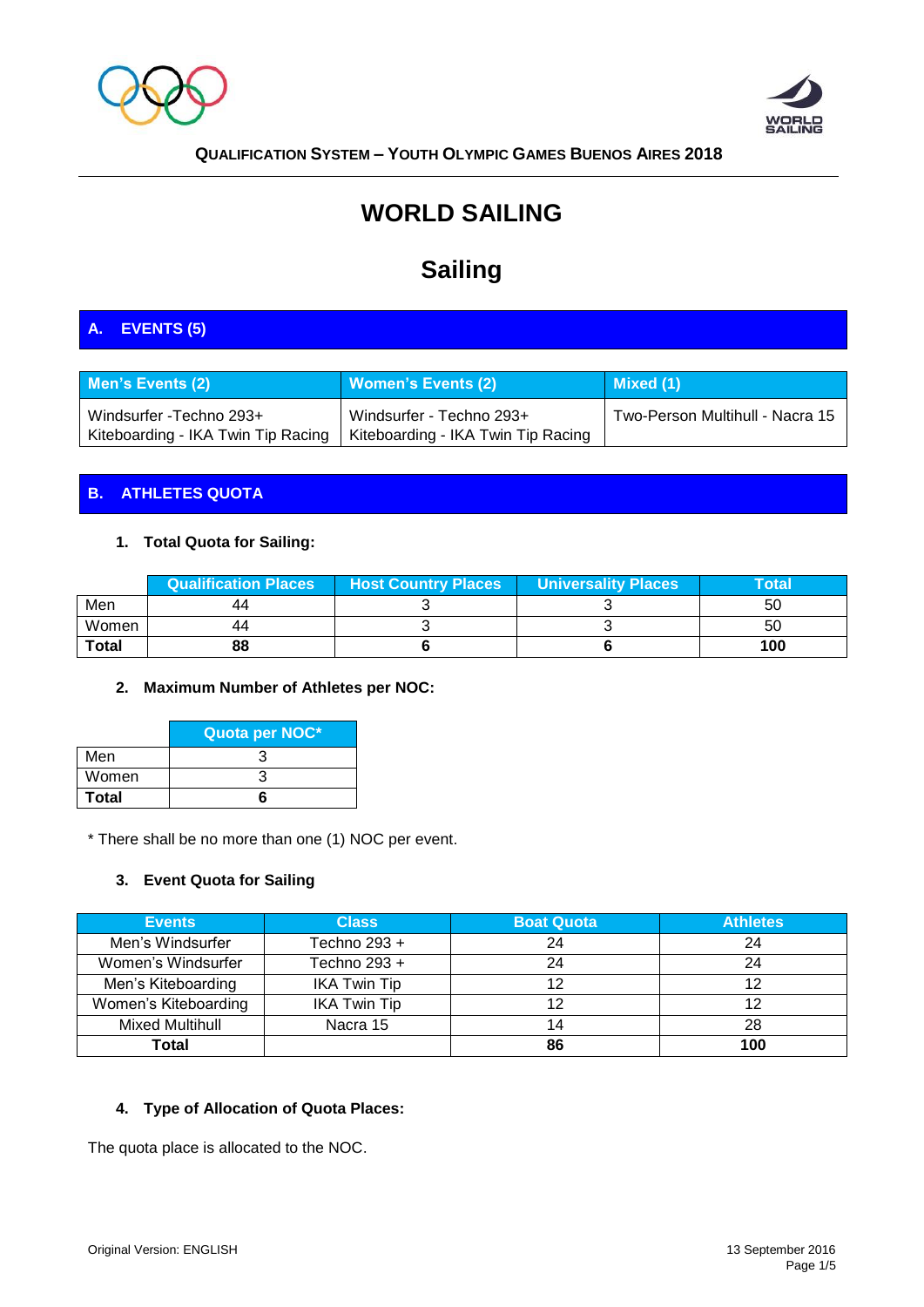



## **C. ATHLETE ELIGIBILITY**

All athletes must comply with the provisions of the Olympic Charter currently in force, including but not limited to, Rule 41 (Nationality of Competitors). Only those athletes who have complied with the Olympic Charter may participate in the Youth Olympic Games.

#### **Age**

To be eligible to participate in the Youth Olympic Games, athletes must have been born between 1 January 2000 and 31 December 2003.

#### **Additional IF Requirement**

All athletes must have third party liability insurance in place for the Youth Olympic Games in accordance with World Sailing rules.

## **D. QUALIFICATION PATHWAY**

#### **QUALIFICATION PLACES**

#### **MEN & WOMEN**

| <b>Number of</b><br>Quota<br><b>Places</b>                    | <b>Qualification Event</b>                                                                                                                                                                                                                                                                                                                                                                                                                     |                            |                                     |                              |                                       |                                  |
|---------------------------------------------------------------|------------------------------------------------------------------------------------------------------------------------------------------------------------------------------------------------------------------------------------------------------------------------------------------------------------------------------------------------------------------------------------------------------------------------------------------------|----------------------------|-------------------------------------|------------------------------|---------------------------------------|----------------------------------|
| D.1<br>54 athletes                                            | <b>D.1. Continental Qualification Tournaments</b>                                                                                                                                                                                                                                                                                                                                                                                              |                            |                                     |                              |                                       |                                  |
| 15 Men<br>(Windsurfer)<br>6 Men<br>(Kiteboarding)<br>15 Women | There will be a series of Continental Qualification Tournaments. The tournaments may be<br>combined by event or by continent to find efficiencies. The top ranked athletes in the<br>respective event from the following Continental Championships Qualification Tournament<br>will earn quota places for their NOCs.<br>The quota places will be distributed according to the table below respecting the maximum<br>NOC quota in section B.2: |                            |                                     |                              |                                       |                                  |
| (Windsurfer)<br>6 Women                                       | <b>QUOTAS</b>                                                                                                                                                                                                                                                                                                                                                                                                                                  | MEN'S<br><b>WINDSURFER</b> | <b>WOMEN'S</b><br><b>WINDSURFER</b> | MEN'S<br><b>KITEBOARDING</b> | <b>WOMEN'S</b><br><b>KITEBOARDING</b> | <b>MIXED</b><br><b>MULTIHULL</b> |
| (Kiteboarding)                                                | <b>Continental Qualification</b>                                                                                                                                                                                                                                                                                                                                                                                                               |                            |                                     |                              |                                       |                                  |
| 6 Women & 6<br>Men Mixed<br>(Multihull)                       | Africa                                                                                                                                                                                                                                                                                                                                                                                                                                         | 2                          | 2                                   | 1                            | 1                                     | 1 boat<br>(2 athletes)           |
|                                                               | Asia                                                                                                                                                                                                                                                                                                                                                                                                                                           | 3                          | 3                                   | 1                            | 1                                     | 1 boat<br>(2 athletes)           |
|                                                               | Central &<br><b>South</b><br>America                                                                                                                                                                                                                                                                                                                                                                                                           | $\overline{2}$             | 2                                   | 1                            | 1                                     | 1 boat<br>(2 athletes)           |
|                                                               | <b>Europe</b>                                                                                                                                                                                                                                                                                                                                                                                                                                  | $\overline{4}$             | 4                                   | 1                            | $\mathbf 1$                           | 1 boat<br>(2 athletes)           |
|                                                               | <b>North</b><br>America &<br>Caribbean                                                                                                                                                                                                                                                                                                                                                                                                         | $\overline{2}$             | 2                                   | 1                            | 1                                     | 1 boat<br>(2 athletes)           |
|                                                               | Oceania                                                                                                                                                                                                                                                                                                                                                                                                                                        | 2                          | 2                                   | 1                            | 1                                     | 1 boat<br>(2 athletes)           |
|                                                               | <b>TOTAL</b>                                                                                                                                                                                                                                                                                                                                                                                                                                   | 15                         | 15                                  | 6                            | 6                                     | 6 boats<br>(12 athletes)         |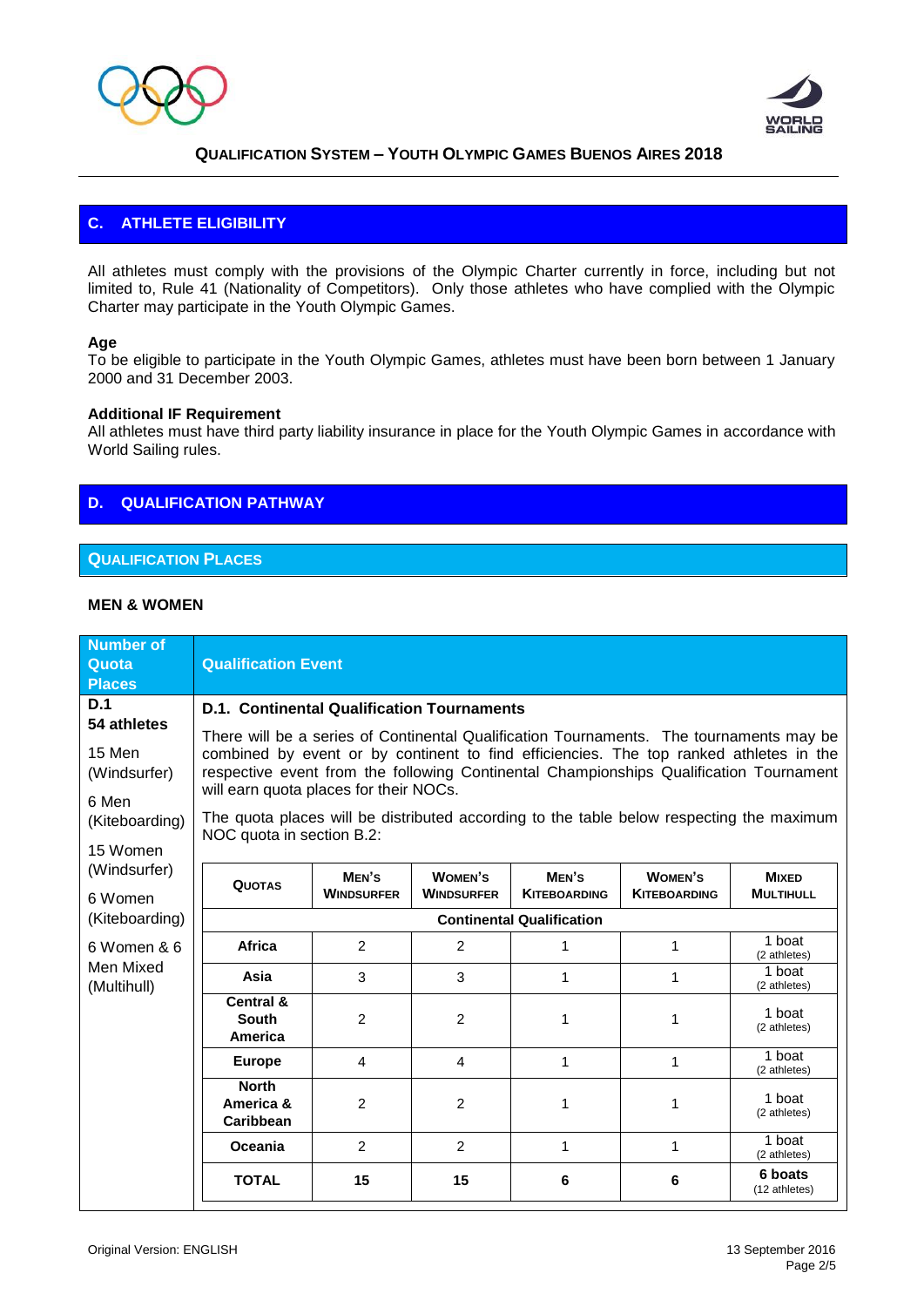



| D.2<br>34 athletes<br>6 Men<br>(Windsurfer)<br>4 Men<br>(Kiteboarding) | <b>D.2 World Championships</b><br>The remaining qualification places according to the table below will be filled by the NOCs at<br>the World Championships. Quota places are available only to those NOCs based on their<br>best ranked athletes in the competition that have not previously qualified in the respective<br>event in D.1. |                            |                              |                              |                                |                                  |  |
|------------------------------------------------------------------------|-------------------------------------------------------------------------------------------------------------------------------------------------------------------------------------------------------------------------------------------------------------------------------------------------------------------------------------------|----------------------------|------------------------------|------------------------------|--------------------------------|----------------------------------|--|
| 6 Women<br>(Windsurfer)                                                | <b>QUOTAS</b>                                                                                                                                                                                                                                                                                                                             | MEN'S<br><b>WINDSURFER</b> | WOMEN'S<br><b>WINDSURFER</b> | MEN'S<br><b>KITEBOARDING</b> | WOMEN'S<br><b>KITEBOARDING</b> | <b>MIXED</b><br><b>MULTIHULL</b> |  |
|                                                                        | World<br><b>Championships</b>                                                                                                                                                                                                                                                                                                             | 6                          | 6                            | 4                            | 4                              | 7 boats<br>(14 athletes)         |  |
| 4 Women<br>(Kiteboarding)                                              |                                                                                                                                                                                                                                                                                                                                           |                            |                              |                              |                                |                                  |  |
| 7 Women & 7<br>Men Mixed<br>(Multihull)                                |                                                                                                                                                                                                                                                                                                                                           |                            |                              |                              |                                |                                  |  |

#### **HOST COUNTRY PLACES**

The host country will automatically qualify six (6) athletes; one (1) in each event, on the condition that the athletes compete in either the Americas Continental Qualification Tournament or the World Championships and meet the eligibility requirements described under section C.

#### **UNIVERSALITY PLACES**

A total of six (6) Universality Places will be made available to eligible NOCs at the YOG, subject to the athletes meeting the required technical level and the eligibility criteria defined under section C. The Universality Places are available in the Windsurfer and Kiteboarding events only, not in the multihull event.

The athletes must also compete in either its respective Continental Qualification Tournament or in the World Championships Qualification Events.

The International Olympic Committee will invite all eligible NOCs to submit their requests for Universality Places (date TBC). The Tripartite Commission will confirm, in writing, the allocation of invitation places to the relevant NOCs, in collaboration with World Sailing, in March 2017.

#### **E. CONFIRMATION PROCESS FOR QUOTA PLACES**

#### **CONFIRMATION OF QUALIFICATION PLACES**

World Sailing shall confirm NOCs' qualification place(s) immediately following each qualifying event.

Following receipt of the results of each qualification event, the World Sailing will confirm in writing to NOCs and National Authorities (MNAs), the number of quota places they have achieved.

The NOCs will then have two (2) weeks to confirm in writing to World Sailing and BAYOGOC if they wish to use these quota places as detailed in section G. Qualification Timeline.

The NOC deadline for accepting qualification places is 7 July 2018.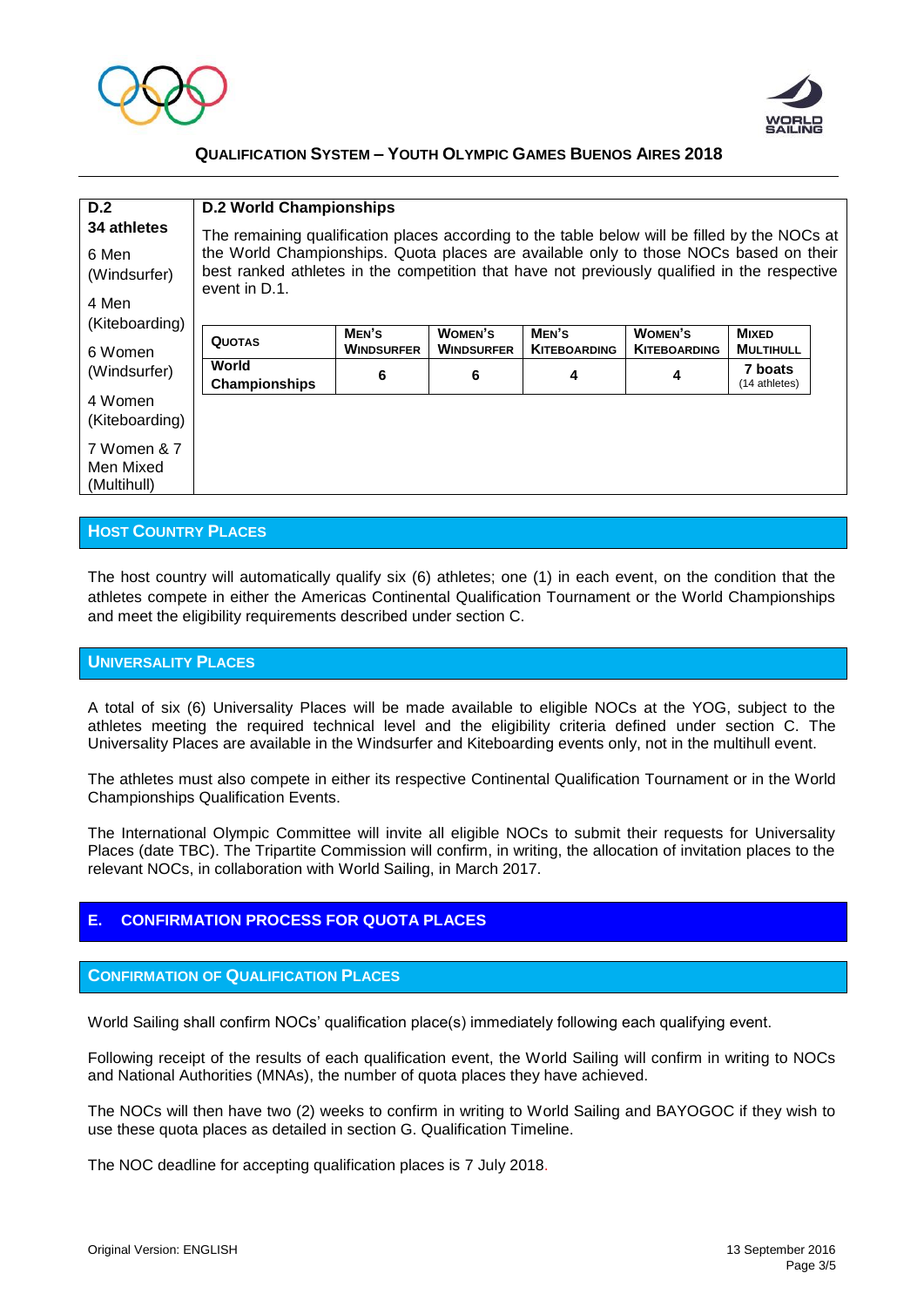



#### **CONFIRMATION OF HOST COUNTRY PLACES**

The host country must confirm in writing to the World Sailing and BAYOGOC by 7 July 2018 the participation of its athletes.

#### **F. REALLOCATION OF UNUSED QUOTA PLACES**

#### **REALLOCATION OF UNUSED QUALIFICATION PLACES**

If a quota place allocated is not confirmed by the NOC by the confirmation of quota place deadline or is declined by the NOC, the quota place will be reallocated as follows:

- If the athlete qualified through D.1., the quota place will be reallocated to the next best-ranked NOC not yet qualified at the respective Continental Qualification Tournament within the same event.
- If the athlete qualified through D.2., the quota place will be reallocated to the next best-ranked NOC not yet qualified at the World Championships within the same event.

If there are still places to reallocate the unused qualification places will then be reallocated within the same event to the best ranked NOC not qualified the World Championships Qualification Regatta.

If there are still places to reallocate, the unused qualification places will then be reallocated to another event of the same gender to the next best-ranked NOC not qualified based on the World Championship Qualification Regatta. The order of events will be Windsurfer and then Kiteboarding.

If there are still places to reallocate, the unused qualification places will then be reallocated to another event of the opposite gender to the next best-ranked NOC not qualified based on the World Championship Qualification Regatta. The order of events will be Windsurfer and then Kiteboarding.

#### **REALLOCATION OF UNUSED HOST COUNTRY PLACES**

Any unused Host Country Places will be reallocated according to the "Reallocation of Unused Qualification Places" section.

#### **REALLOCATION OF UNUSED UNIVERSALITY PLACES**

Any unused Universality Places, including those returned after the final allocation by YOG Tripartite Commission, will be reallocated according to the "Reallocation of Unused Qualification Places" section.